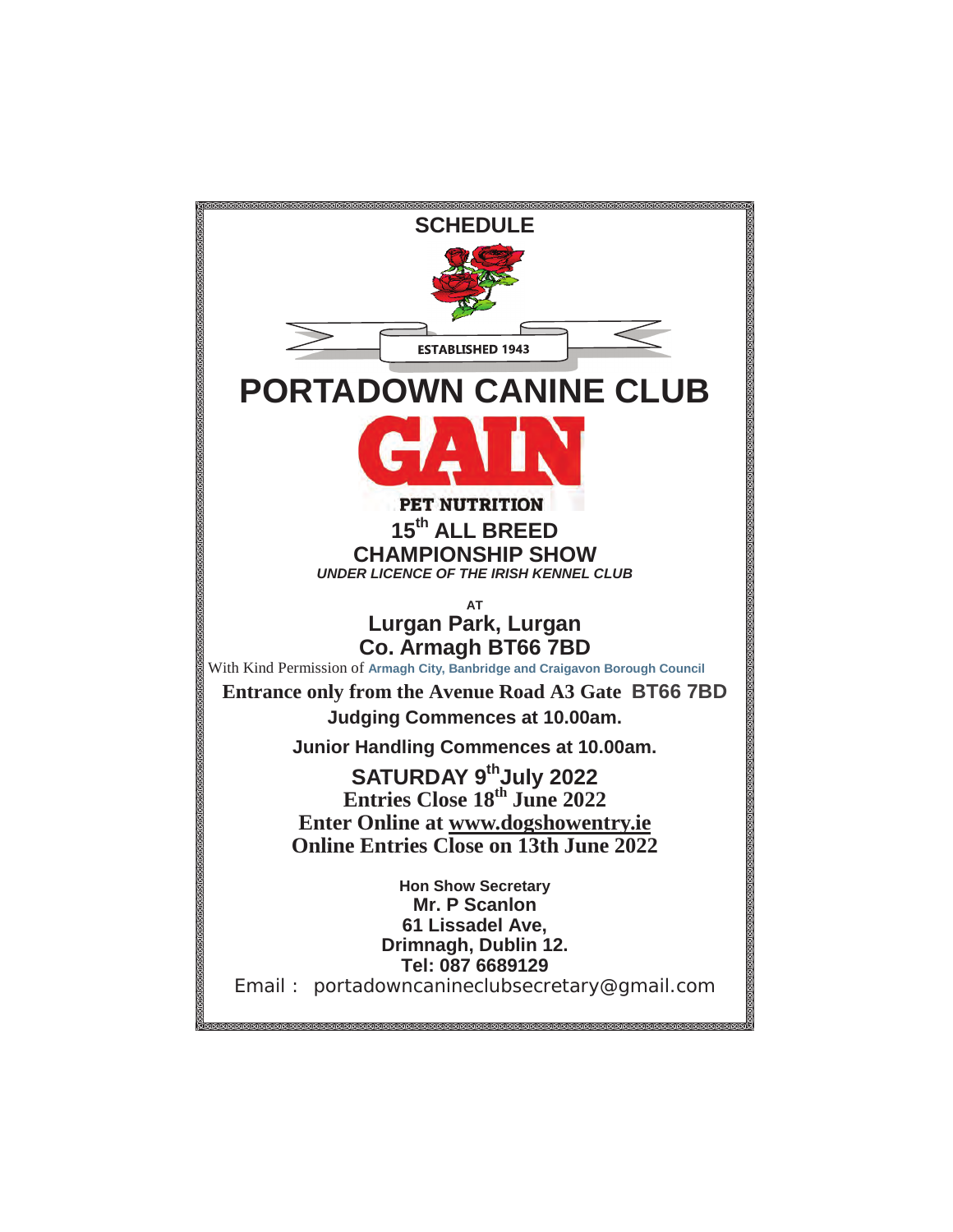# **Officers & Committee**

| <b>Guarantors to the IKC</b> |  |  |  |  |  |  |
|------------------------------|--|--|--|--|--|--|

Mr Paul Keenan, Mr Paul Scanlon, Mr Robert Matthews, Mr Paul Martin . **Committee** 

Mr Liam McCormick, Mrs Eileen McCormick, Mr Darren Griffin, Mr Mark Cushnahan, Mrs. Sarah Matthews.

## **Hon. Vet. Surgeon:**

William St Veterinary Clinic, 44 William St, Lurgan, Co.Armagh BT66 6JA

## **Portadown Canine Club would like to thank our Main Sponsor**

Portadown Canine Club would like to thank our Main Sponsor



for their support for our Championship Show 2022. We very much appreciate their sponsorship.

Please visit the GAIN PET NUTRITION stand at the show for all the latest on the range of products and for advice on nutrition for your show team.

Visit the GAIN website at www.gainanimalnutrition.com

## IMPORTANT- ENTRY ONLY BY ENTRANCE GATE ON THE A3, AVENUE ROAD, LURGAN, OPPOSITE THE PARKGATE SERVICE STATION BT66 7BD

*Show services provided by Showguide Systems/Dogshowentry Contact: info@showguidesystems.ie*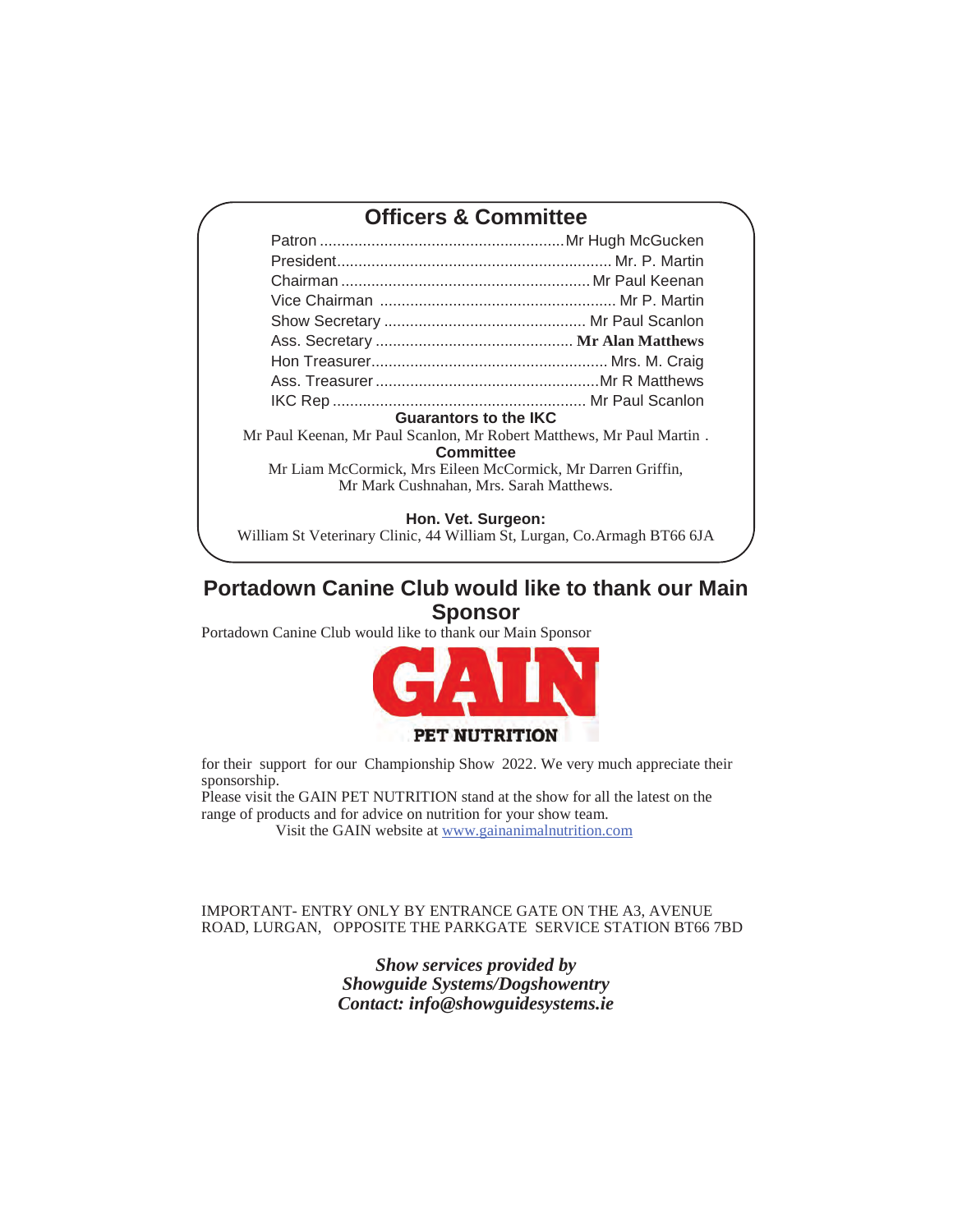## **PORTADOWN CANINE CLUB SHOW REGULATIONS**

- 1. **Jurisdiction**; the show will be held under the licence and rules of the Irish Kennel Club Ltd, as in force on 9th July 2022.
- 2. **Registration**; all dogs entered for competition or otherwise must be registered or transferred at the Irish Kennel Club Ltd, Unit 36 Greenmount Office Park, Harold's Cross Bridge, Dublin 6W. Entry for Greyhounds already registered with the Irish Coursing Club will be accepted without further registration.

**Venue;** The Show will be held at The Lurgan Park, Lurgan, County Armagh. on the 9<sup>th</sup> of July 202022 between 8am and 6pm approximately. **ENTRANCE ONLY BY THE AVENUE ROAD/ A3 GATE - BT66 7BD** 

- 3. **Catalogues**; will be on sale within the show grounds Price €5.00 (£5.00) and can also be **Pre -Paid** with entry price €5.00 (£5.00)
- 4. **Car Park,** €5.00 (£5.00) on the day of the show or €5.00 (£5.00) **Pre-Paid** with the entry
- 5. **ENTRY FEES** The entry will be based on the following scale :-
- **(Figures in brackets denotes Sterling)** Dogs registered in partnership or joint owners are treated as separate entries even when forwarded by single owners.

| <b>Breed Classes</b>     | €24.00 (£24.00) for 1st dog                      |
|--------------------------|--------------------------------------------------|
| <b>IKC Levy</b>          | $\epsilon$ 1.00)                                 |
| <b>Additional Dogs</b>   | €9.00 (£9.00) each (same ownership)              |
| Baby Puppy               | € $6.00$ (£6.00)                                 |
| Junior Handling          | Free if entered in Breed otherwise €5.00 (£5.00) |
| Puppy Stakes             | €9.00 (£9.00)                                    |
| <b>Brace Stakes</b>      | €9.00 (£9.00)                                    |
| Veteran Stakes           | €9.00 (£9.00)                                    |
| <b>Champion Stakes</b>   | €9.00 (£9.00)                                    |
| Dogs Not for Competition | € $5.00$ (£ $5.00$ )                             |
| <b>Breeders Stakes</b>   | €5 00 (£5.00)                                    |

Breeders Stakes - Our Breeders Stakes class is a Minimum of 3 dogs of the same breed which are entered in the Breed Classes. So please Enter extra in the Breed classes to ensure you have enough dogs to participate. Watch for News of a super prize for you dedicated Breeders.

Junior Handling: No entry fee for dogs entered in breed class. Dogs registered in partnership or joint owners are treated as separate entries, even when forwarded by single owners. In the event of insufficient information on the entry form an administration fee of €6/£6 will be automatic in the case of entry fees, in addition there will be a  $64$  charge plus bank exchange rate charges.

Entries will be received up to and including the 13th June 2022 by the Secretary:

## **Mr. P Scanlon, 61 Lissadel Ave, Drimnagh, Dublin 12. Tel: 087 6689129**

**Enter Online at www.dogshowentry.ie**

**Online entry closes at midnight on the 18th June 2022**

**7) Rejection of Entries, etc:** The promoting body reserves the right to refuse any entry, advertisement or other insertion in the Catalogue or the allocation of stand space at the show.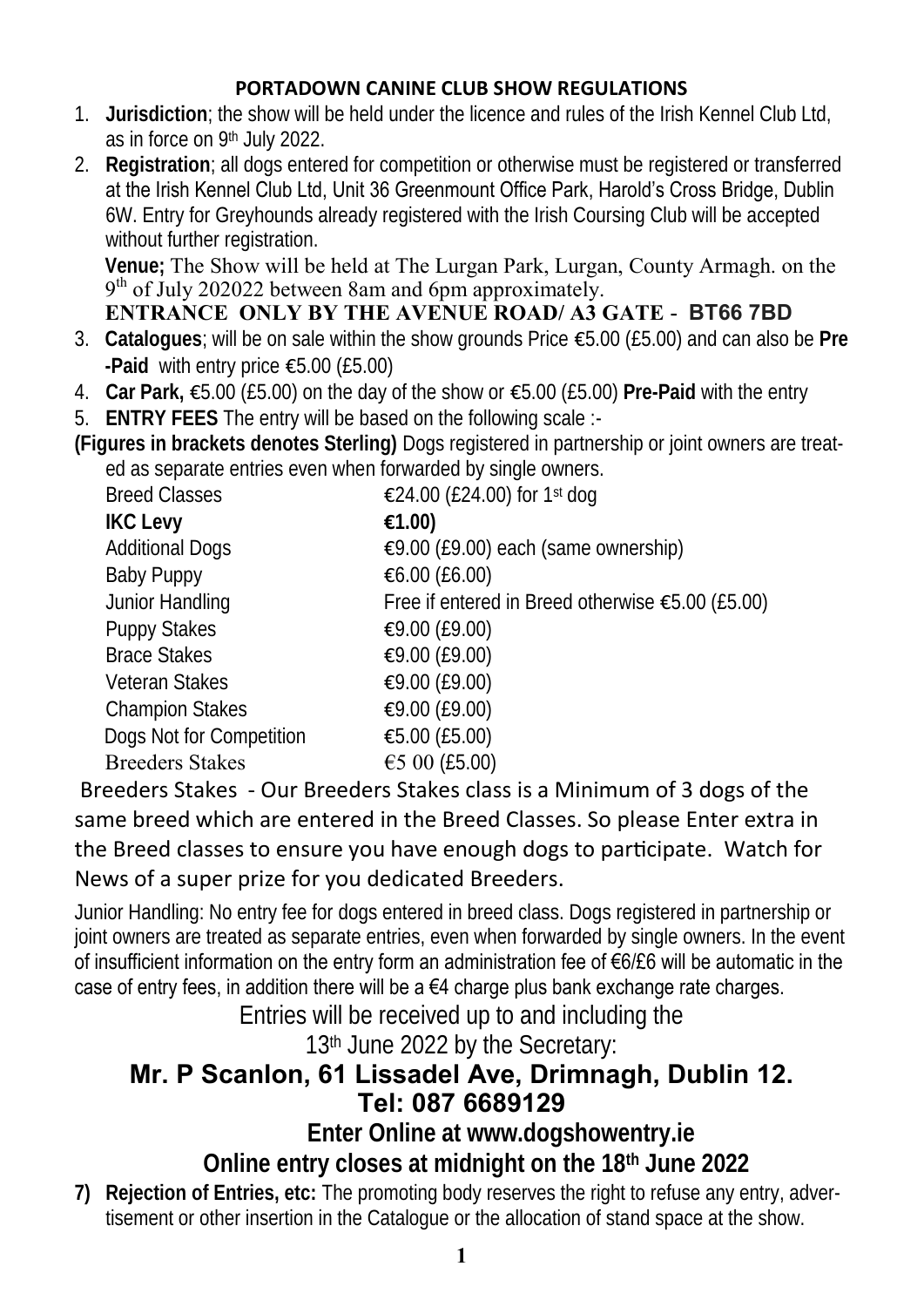- **8) Entry Forms**: the catalogue will be compiled from the entry forms submitted by the exhibitors, and while every endeavour will be made to have the forms correctly interpreted, Portadown Canine Club cannot accept any responsibility for mistakes which may bring exhibitors within the purview of the Irish Kennel club Ltd Rule 15, sect 1, or clerical mistakes that may occur during the compilation.
- **9) Ineligible Entries:** A transfer of an incorrect entry as to sex or breed may be allowed by the secretary prior to the commencement of judging and a dog entered in an age class for which it is not eligible may be transferred to the next appropriate age class but in no other respects.
- 10) Prize cards will be given to 1<sup>st 2nd</sup> 3<sup>rd</sup> and Reserve in each class, Rosettes will be given to Best of Breed, Group winners 1<sup>st</sup>to 4<sup>th</sup> place Best in Show and Reserve Best in Show. Special Prizes offered for competition by or through specialist Club shall be collected and distributed by the Club.
- **11) Exhibits (a)** each exhibitor shall be responsible for keeping their exhibits under proper control at all times **(b)** every exhibit must be removed by the owner or agent not later than thirty minute upon completion of the Best in Show being awarded.
- **12) Judges:** In the event of the appointed judge failing to keep his or her appointment the committee shall have the right to appoint another judge or judges.
- **13) Judging:** Judging: Will commence at 10.00 am. sharp. Junior Handling will ALSO commence at 10.00 am. No claim will be considered in the event of an exhibit being late

**(a)** No persons will be allowed in the judging ring except the Judge, Show officials, or an exhibitor taking a dog for adjudication.

7)**(b)** The exhibit number of each dog must be clearly displayed by the handler, who shall not wear a badge or other decoration in the judging ring.

**8)(c)** The club will not be responsible for the exhibition of any exhibit in the ring**.**

- **14) PLEASE NOTE :** The order of Judging may be changed is some rings to facilitate the continuous running of the show. This however will not take place before **11.30 am**
- **15) All official Announcements** All announcements appearing in the Our Dogs Ireland and Our Dogs publications and other Irish canine publications and on their relevant Facebook pages or websites prior to the closing of entries or in reference to any alterations made by the club in the Schedule or in these Regulations shall be deemed sufficient notice thereof.
- **16) Interpretation :** The committee of the promoting body shall be the "Show committee" within the meaning of the IKC Rules and Regulations all disputes, if any, shall be dealt with by the committee, parties to any dispute shall have right to appeal to the Irish Kennel Club Ltd**.**
- **17) Accidents or damage:** The club will not be responsible for any loss or damage sustained through accident by exhibits, exhibitors or other persons attending the show.
- 18) **Exercise/Puppy Pens:** are prohibited within the confines of the exhibition area, **at all shows**  licensed by the Irish Kennel Club with effect from the 1st January 2009.
- 19) **Dogs not entered for competition:** Dogs which are not being exhibited at all Breed Cham-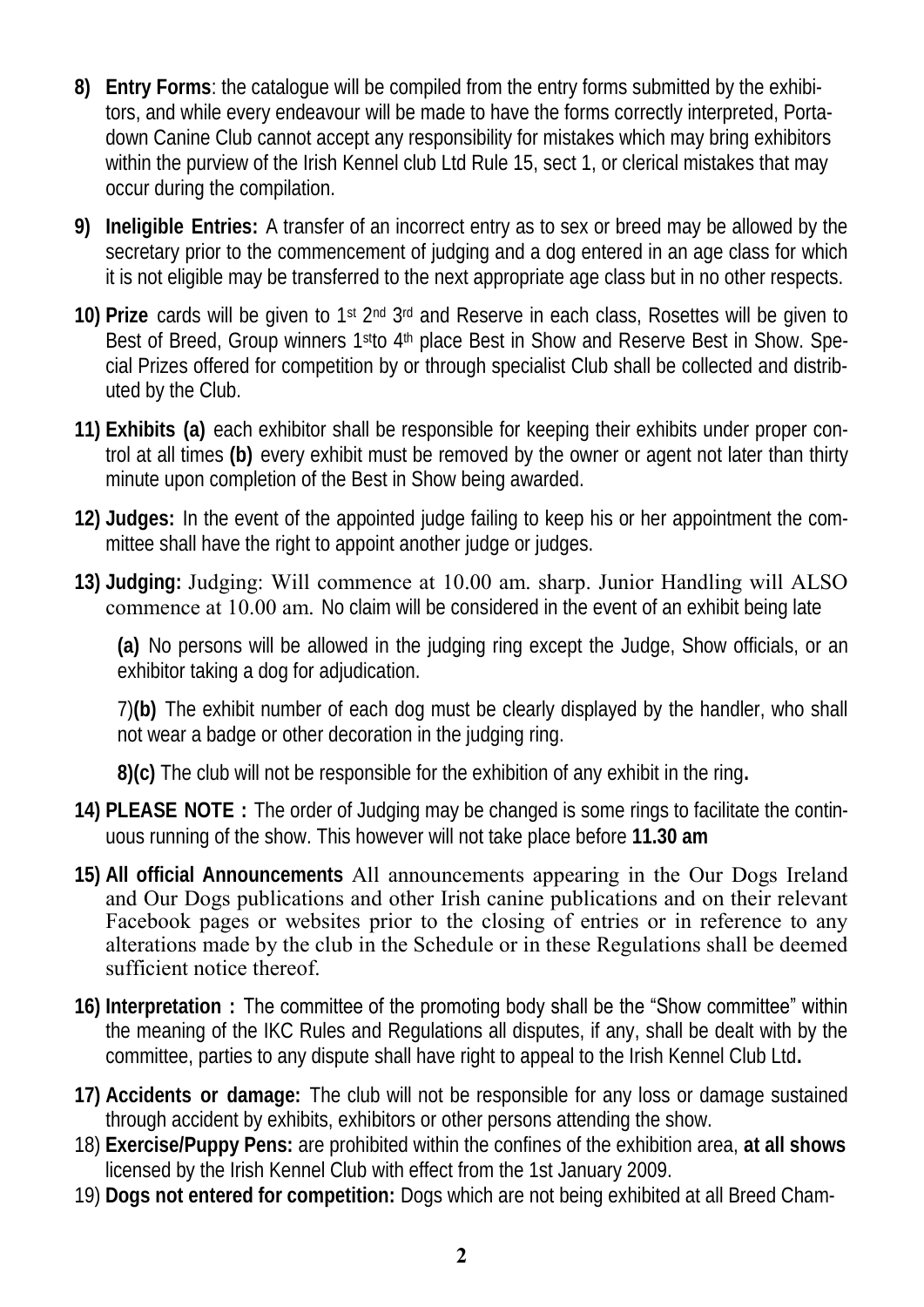pionship Shows must be entered as **NOT FOR COMPETITION,** for insurance purposes, prior to close of entries. Dogs to be entered on a form supplied by the show promoting society giving details of breed/s and name/s of each dog. The show promoting society shall issue a pass or passes to such dogs and keep a record of same. Production of passes may be requested in any area of dispute. The fee for this facility shall be **Five Euro, (€5.00), per dog**

- 20) **Puppies under** the age of six (6) months **should not** be present on the show grounds unless being exhibited where a Baby Puppy class is scheduled.
- **IKC RULE 7 Section 1**

**Every dog** exhibited or competing at any show, Field Trial or obedience test must be registered with the Irish kennel Club Ltd, In the name of the exhibitor or competitor, save in the case of Greyhounds duly registered with the Irish Coursing Club, and dogs not of a recognised breed for which licences have been approved for Obedience, Agility or Working Test. Failure to comply with the above the above will result in : (A) The dog being disqualified from the event and (B) the exhibitor being Fined  $\epsilon$ 130.00. The implementation of this will be a normal (IKC ) office routine.

### **NOTICE**

**The sale of ballot tickets and or any such like article is strictly forbidden at this show other than that which is organised by Portadown Canine Club. This is a privately organised event and as such all sales of such articles is strictly illegal**

## **VIDEO/CAMERAS**

**\*\* Videos and Photography - It is an Irish Kennel Club regulation that official permission must be sought from the Show promoting body for the use of video or other recording equipment. Permission must also be obtained from the judge in the ring on the day. (Subject to Regulation 12 page 1) Also All Commercial Photographers must seek permission from the Secretary to take photos at this event. \*\*** 

| <b>STEWARDS</b>                                                                                                                                             |  |  |  |  |  |
|-------------------------------------------------------------------------------------------------------------------------------------------------------------|--|--|--|--|--|
| Lunch will be provided.<br>If you wish to steward at Portadown All Breed Championship Show, please complete the<br>form below and return to Show Secretary. |  |  |  |  |  |
| I wish to Steward at Portadown All Breed Championship Show.                                                                                                 |  |  |  |  |  |
|                                                                                                                                                             |  |  |  |  |  |
| Address                                                                                                                                                     |  |  |  |  |  |
| Remember it is now a requirement for judging, that a proposed judge<br>must have stewarded before they will be considered by the IKC Ltd. for<br>∎ judging. |  |  |  |  |  |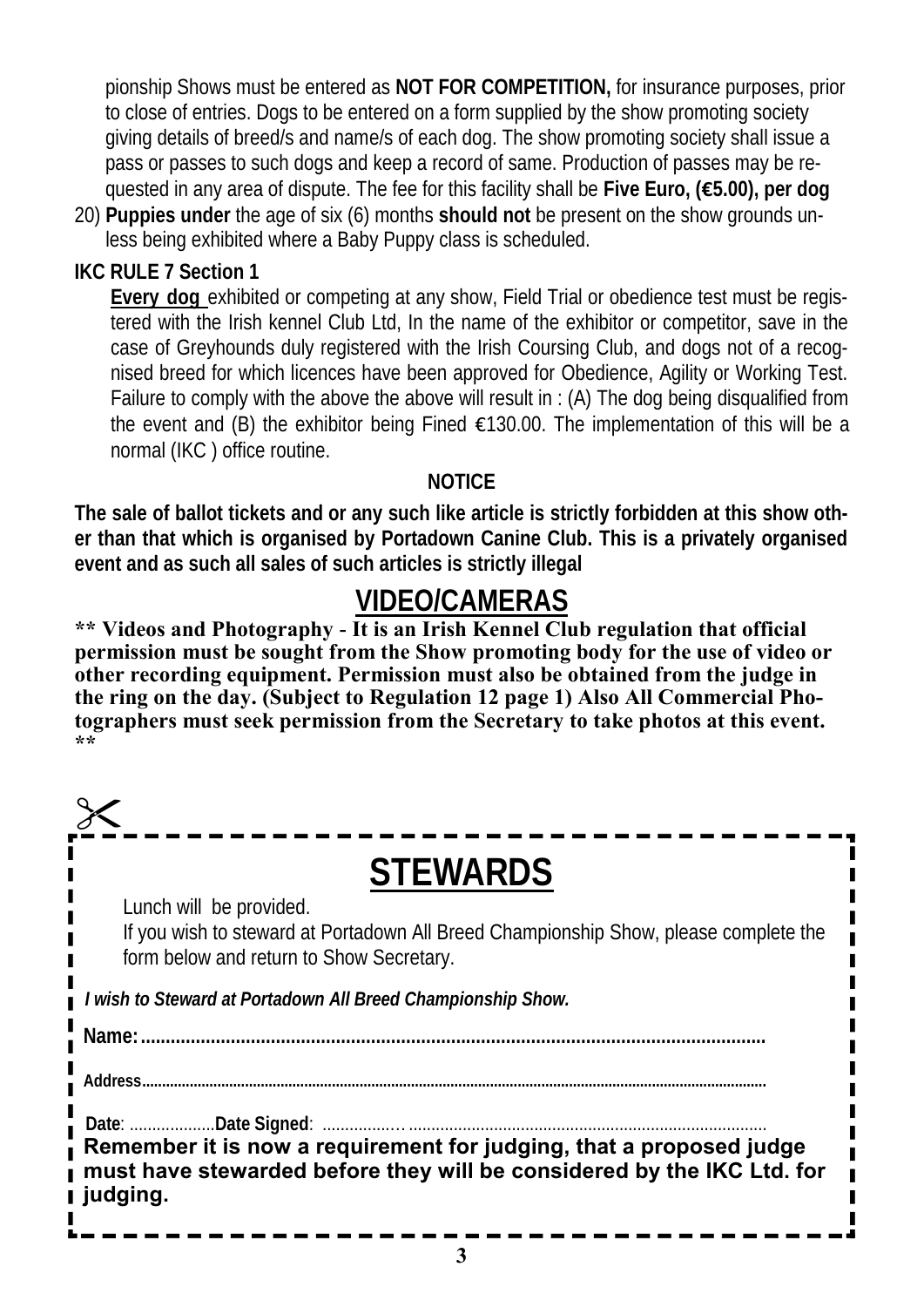# *RULES FOR GROUP JUDGING & BEST IN SHOW*

- **1.** The Promoting Body will not accept any responsibility nor be under any obligation to see that dogs eligible to compete are exhibited in their particular Groups, or for Best in Show, other than announcing in the ring that judging is about to take place. The Promoting Body will not accept any responsibility in the case of an exhibit that is excluded from competing in a Group, owing to the judging of its breed not having been completed, or for any other reason.
- 2. Competition in Group Classes will be confined to undefeated winners in their breed.
- 3. No dog shall be entitled to compete in a Group where any prize or award has been withheld from it in its breed at the show.
- 4. A fee will not be payable for entry in any of the Groups nor for Best in Show.
- 5. Groups will be divided into ten sections as defined in the Irish Kennel Club Rules & Regulations.
- 6. Upon entering the Group Ring Competitors must produce their correct ring number.
- 7. In each Group and Best in Show the judges shall make the following awards: viz, 1st, 2nd, 3rd etc. to 4th place, absentees MUST be marked.
- 8. Competition for Best in Show and Reserve Best in Show is confined to the winners of the ten groups.
- 9. If your Group Judging has not commenced before 4:30 p.m. a Best of Breed winner may leave the show but must notify the Show Secretary in writing that the exhibit will not be present for the Group judging. Otherwise all exhibits qualified for the Group must be exhibited therein. An exhibit failing to report for the Group will incur a fine of €50 and be disqualified from all wins on the day unless a valid reason is lodged with the Show Secretary before judging commences.

## **Please Note**

The Stakes Classes scheduled at this Show are separate from the Breed Judging and do not come under the rules of the Green Star System, e.g. An exhibit which has been beaten in a Stakes Class but wins Best of Breed may proceed to compete in its relevant Group.

All exhibits who wish to enter Stakes Classes must be entered in their relevant Breed Classes with the exception of Champions/Veterans who may enter the Stakes Class only.

A separate judge other than the Best in Show or Group judge must be used for stakes classes (Best in Show qualified) **(effective from the 1st January 2011)**

# **Overnight Parking available for Friday Night €15 euro.**

**Those seeking Overnight Parking/Camping are asked to arrive no later than 8.30pm on Friday Evening**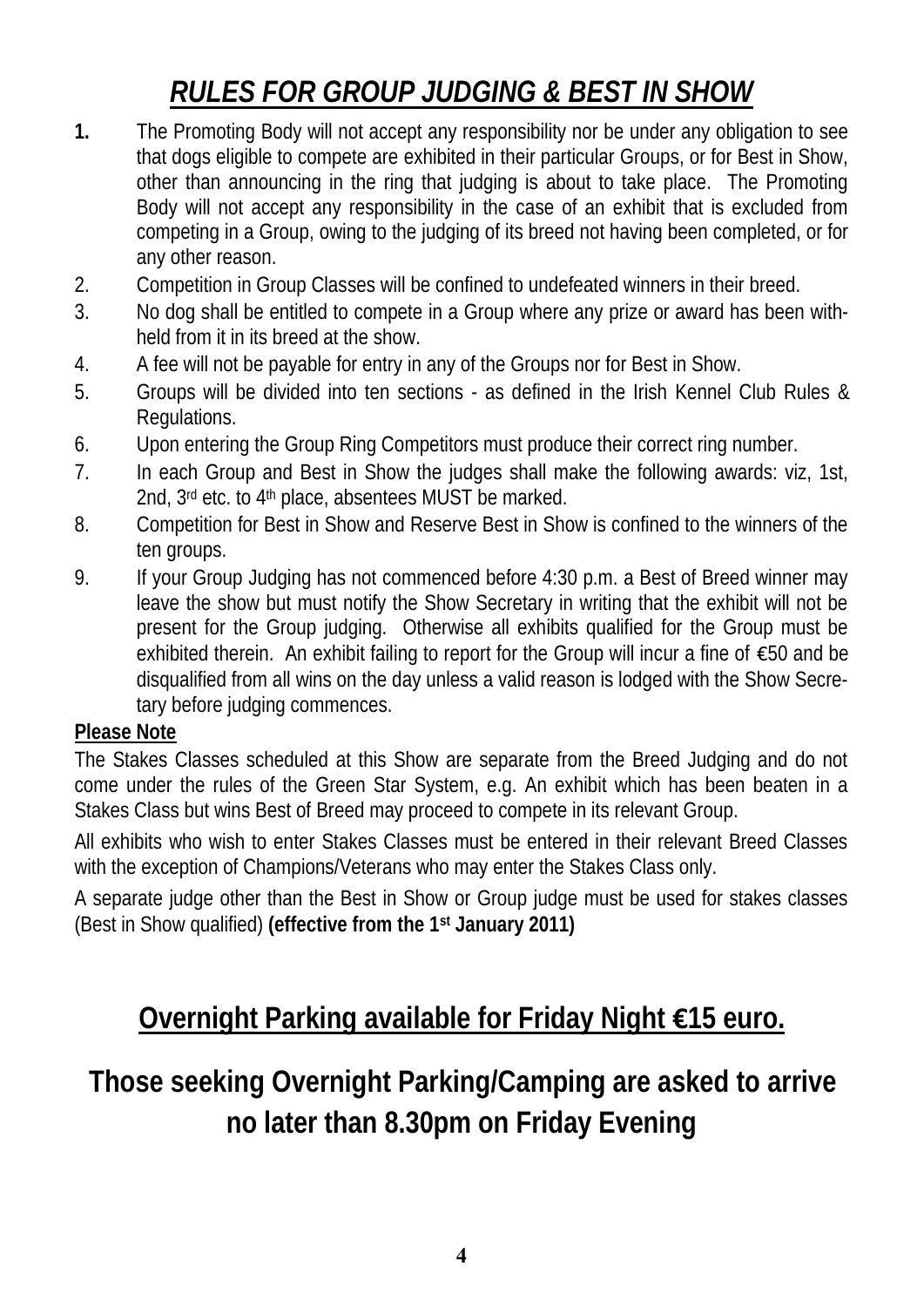#### **PORTADOWN CANINE CLUB WE WELCOME OUR JUDGES FOR 2022**

We are delighted to bring together a mixture of judges from the UK, progressing and first time Irish judges and popular judges returning to show rings after the enforced pandemic break. We have worked hard to get our show back on the show calendar and we are proud of our efforts to bring you a panel of judges that we hope you will appreciate.

## **All Judges are Subject to Full IKC Approval**

**Mark Cocozza (Freecloud, UK)** We welcome one of the UK's best known judges as Mark judges breeds across the groups for us and will be centre ring to choose our Best in Show winners. The Freecloud affix has been carried with many top winners over the last number of decades across various groups. Mark has judged worldwide and at the highest level including group level at Crufts and we are sure our exhibitors will look forward to his opinions on their show teams. We are delighted to have him join us at Portadown.

**Steve Hall (Shenedene, UK)** Another of the UK's most well known judges, Steve has huge experience across the groups with special interests in Pastoral/Group 1, Working/ Group 2 and Group 9 breeds. The Shenedene Lhasa Apso's are very successful today in the UK and Ireland and Steve has judged at the highest level. Steve is the secretary of the world famous Blackpool Dog Show in the UK, one the exhibitors favourite shows. A warm welcome to Steve from the Portadown team.

Willie Dobbin (Brooklynbear, IRL) Willie has been one of Ireland's most prolific exhibitors down the years and has done it all as an exhibitor with major Crufts successes and representing Ireland and the UK at the famous Eukanuba World Challenge. We welcome Willie of the famous Brooklynbear Newfoundlands to judge our stakes classes at Portadown Canine Club where we are sure he will enjoy a large entry in our great range of stakes including the Breeder Stakes and the Special Beginners Stakes.

**Lauren Rowe (Ireland)** Lauren judges our Junior Handling classes for us and the handlers will be awarded points towards qualification for the Junior Handlers Association of Ireland Finals. Lauren is a former Junior Handler as a teenager and was the Reserve Junior Handler of the Year in 2013. She has made up numerous champions in Poodles and has been active in handling many other breeds across Europe and in the USA and recently made history in the UK with her Standard Poodle becoming the youngest ever Champion in the breed.

**Melanie Corcoran (Molru, IRL)** One of Ireland's most well known young Staffordshire Bull Terrier enthusiasts, we welcome Melanie to Portadown to judge Terrier breeds. She has awarded CC's in the breed and has had Crufts BOB success previously .

**Paula Hamilton (Takaira, IRL)** Paula is a dedicated Boston Terrier owner/breeder/ exhibitor with a long history in the breed and we are delighted to have her award green stars for the first time as she begins her judging career at championship level. She has titled numerous champions in Ireland and the UK and we hope the Boston Terrier exhibitors will support her on this special appointment for her with the breed she loves.

## **Declan Byrne (Dubstar, IRL)**

Declan has been involved in Rottweilers for decades with the Dubstar affix and he has been showing dogs from his teen years with experience right across the groups. He is a Group 1 and 2 judge and we welcome him to Portadown where he will judge Group 2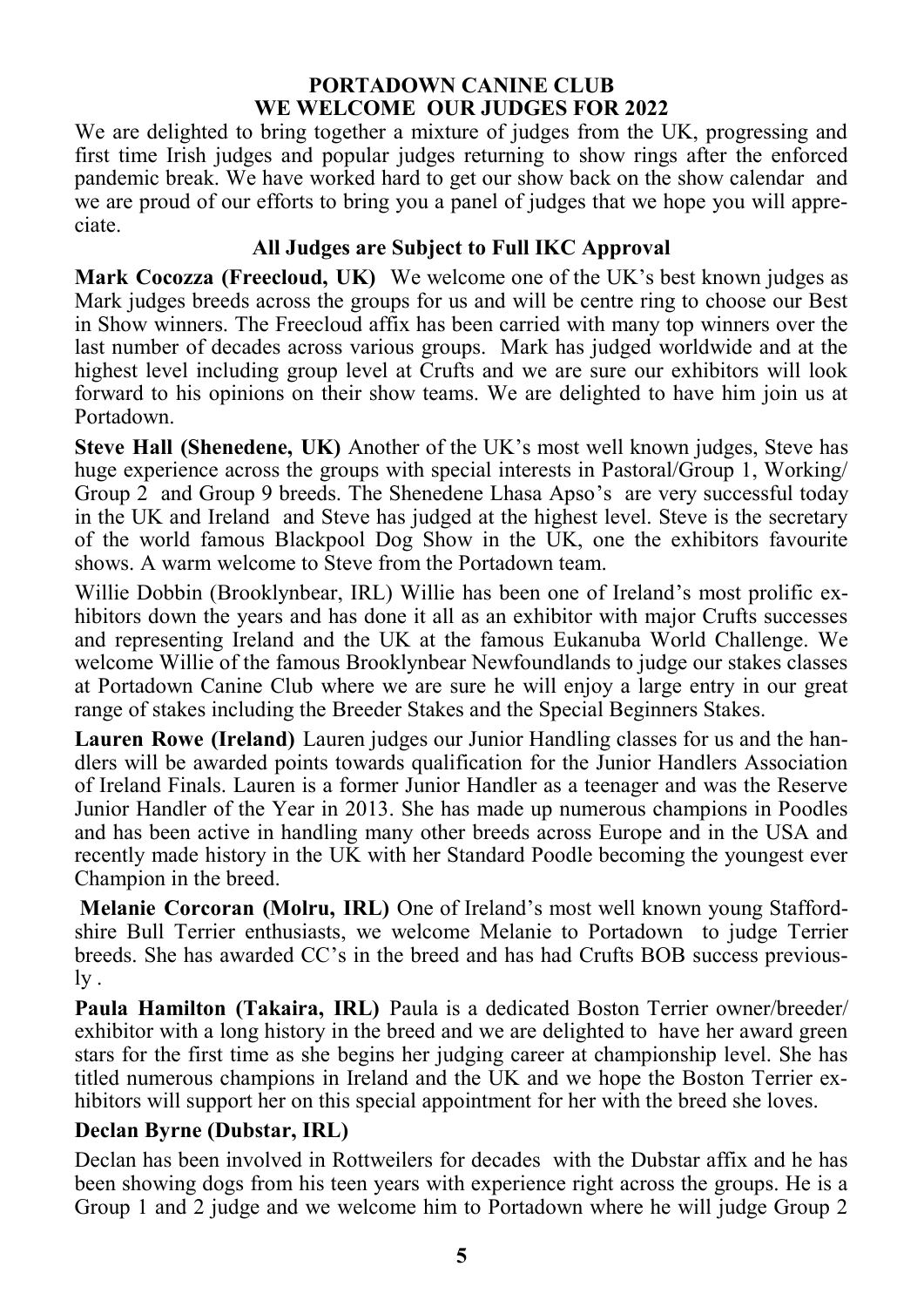breeds and the Group 2 finale. We hope he enjoys his day with us at Lurgan Park.

## **Margaret Conran O'Gorman (Parkpoint, IRL)**

Margaret is a Best in Show judge and judges across all FCI groups. The Parkpoint affix has been successful to a large extent in Pointers over many years as well as Parson Russell Terriers and Dachshunds and Margaret was also involved in the Cavalier King Charles Spaniels breed. Hugely experienced , she has judged in may overseas countries and is the secretary of the very popular Clonmel and District Canine Club which kicks off the Munster Circuit main events.

**Caryn Coogan (Buzleo, IRL)** Caryn judges breeds and the Group 9 finale for us and she has had great success down the years with her Buzleo Pugs and Caryn has owned Pugs for over 40 years. Dogs bred by Caryn have been successful right across Europe. We welcome her to judge for us at Lurgan Park.

**Brian Grace (Ranaleen, IRL)** One of Irelands most popular judges and exhibitors, Brian has judged Best in Show in Ireland and is a Gundog specialist with his Ranaleen Irish Red Setters winning at the highest level in Ireland and the UK. Our thanks to Brian for coming to Portadown Canine Club.

**Barbara Henry (Sakanda, IRL)** Barbara has great experience right across the FCI groups and the Sakanda affix is known on a number of breeds and successful dogs, large and small in size. GSD's, Maltese, Chihuahua's, Japanese Shiba Inu's are some of the breeds that Barbara has had success with. Welcome to Portadown.

Niamh Callaghan (Bannabeach, IRL) We are delighted to have Niamh Callaghan of the Bannabeach Labrador Retrievers join us on her first progression in Group 8 breeds and she takes on three breeds on her progression. Niamh has had super entries on her championship debut and has also received great entries on overseas appointments recently judging Labradors so we are sure she will be a popular choice for our Flat Coat and Golden Retriever and Cocker Spaniel exhibitors. Welcome to Niamh.

**Louisa Casey (Kasara, IRL)** Louisa judges the the scenthound breeds for us in Group 6 along with the group and also the sight hound group finale , Group 10 and the Azawakh and a couple of Group 8 breeds. The Kasara Dalmatians have been big winners down the years and Louisa has judged as far away as Australia and she is the show secretary for the super Munster Agricultural Dog Show International and National event held later in July.

**David Gaffney (Bullmann, IRL)** We are delighted to welcome David Gaffney to judge for us at Portadown, a very popular judge in Ireland, the UK and further afield in Europe, he brings experience to his decisions centre ring and he has had super successes down the years with his Bullmann Bullmastiffs who have been to the fore in the breed in Ireland for many years. David's experienced eye will judge the Bullmastiffs along with the Boxers and Bulldogs and other Group 2 breeds. We hope you enjoy your day with us Dave.

**Danny Sinclair (Peggillo, IRL)** We welcome Danny to Portadown Canine Club to judge a number of Terrier breeds including his beloved Staffordshire Bull Terriers and then we are delighted that he will also judge his first Championship show group with us here. We hope he enjoys his first group at this level.

**Nikki Sinclair (Peggillo, IRL)** We are also delighted to have Nikki Sinclair join our panel of judges and Nikki is well known for her experience across a number of Terrier breeds and the Peggillo affix is carried on many champions in the group including Aire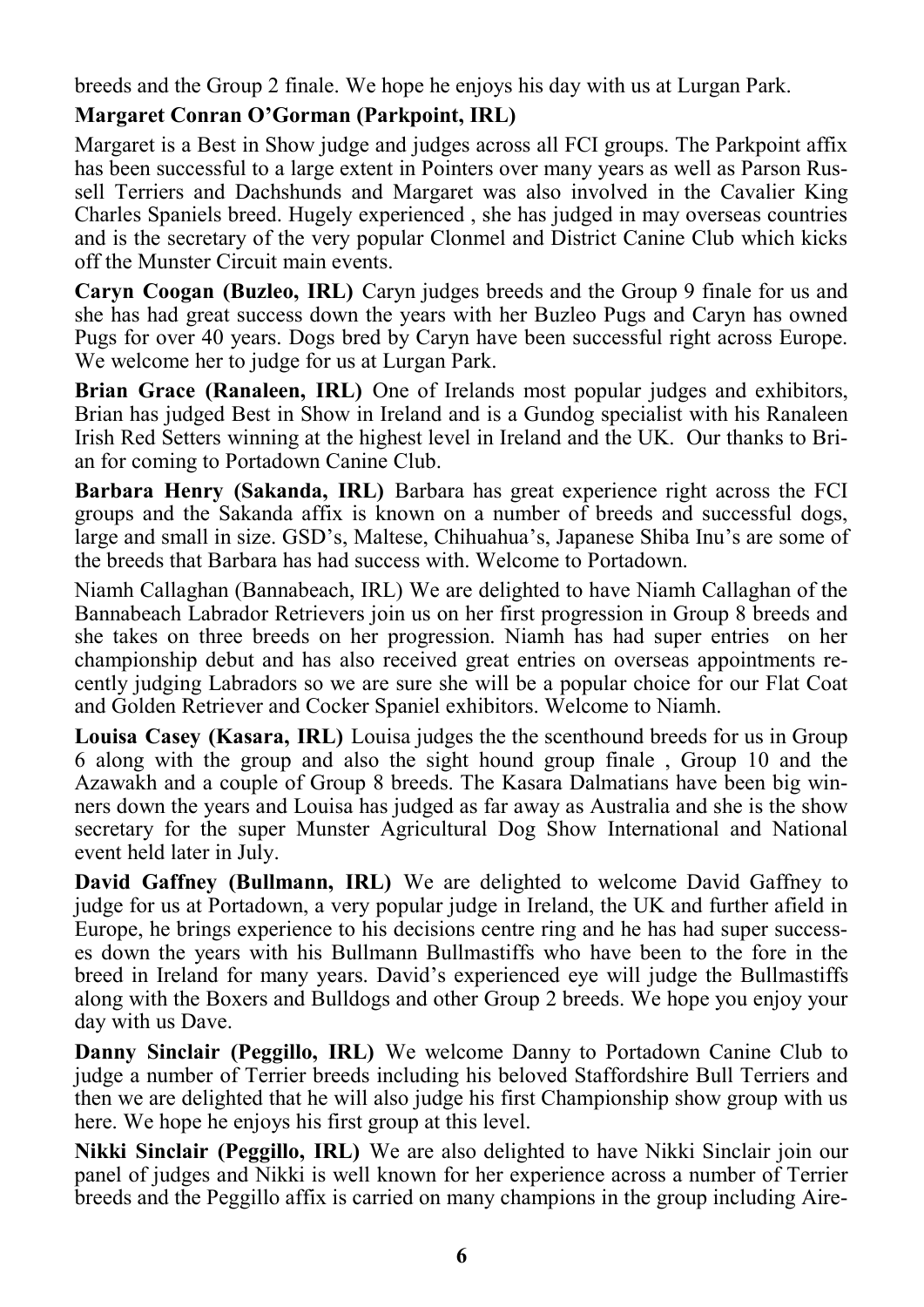dales, Welsh and Staffords. Both Danny and Nikki are dedicated workers for clubs and both are qualified to judge the Group 3 finals but today Danny will be centre ring for the big decision.

**Nikki Hughes Ruigrok (Truelindale /Windyacres)** It's a pleasure to have Nikki judge for us at Portadown and she is back at her roots as she was originally from Northern Ireland and moved to Dublin after meeting Ricky. Their Gundog team were prolific winners and of course Nikki was originally involved in Beagles as a teenager. Nikki has judged worldwide at the major shows around the world and it's great to see her back on the Irish show scene and centre ring. We look forward to welcoming her to Portadown as she judges the Dachshunds, giving a fresh opinion and the Group 4 and 7 finales as well as some Group 8 breeds.

**Geraldine Mooney (Talltales, IRL)** Welcome to Geraldine Mooney of the Talltales Shetland Sheepdogs, Chinese Crested and Miniature Schnauzers who is progressing in Group 2 for us. The Talltales affix has been carried on a number of Chinese Crested champions and Geraldines involvement with the All Ireland Schnauzer Pinscher Club is well known with her interest in Miniature Schnauzers. Welcome to Portadown.

PLEASE REMEMBER TO KEEP THE VENUE CLEAN AND ENSURE YOU PICK UP AFTER YOUR DOG

#### **THE NANCY HALL MEMORIAL PUPPY STAKES News of a Special Prize for the Winner will be announced when finalised**

The Nancy Hall Memorial Puppy Stakes is a Qualifier for the Combined Canine Club Pup of the Year Final 2022 which will be held at Easter 2023

THE NANCY HALL MEMORIAL PUPPY STAKES Will be judged in the Main Ring and will be Split: One Class For Dogs- One Class for Bitches From which the **Judge: Mr. Willie Dobbins** will select a Minimum of four from each Class to compete for the Best Puppy in Stakes later in the day. Exhibitors Please Note:- Breed judging will not be delayed for dogs entered in Stakes Classes.

**The Champion Stakes is a Qualifier for the Champion of Champions event** promoted by the Dublin Dog Show Society taking place in January 2023

PLEASE HELP THE SMOOTH ATMOSPHERE AT THE SHOW Portadown Canine Club will not tolerate any verbal abuse of our Stewards, Judges or officials while carrying out their work.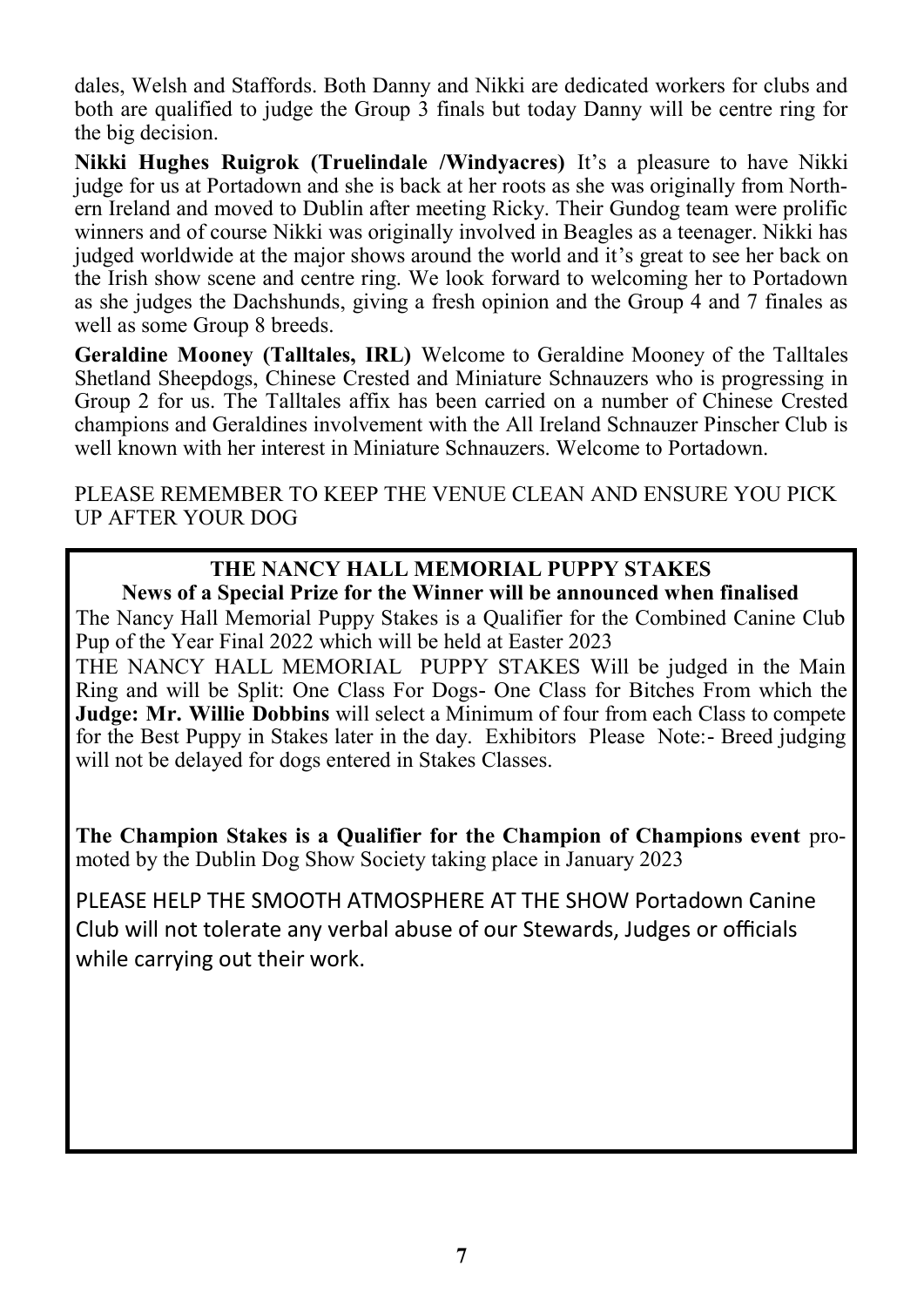**CLASSIFICATION**

## **FOR ALL BREEDS WHERE APPLICABLE**

| Dogs:                    | Baby Puppy<br>Bitches: Baby Puppy | Puppy<br>Puppy | Junior<br>Junior                         | Intermediate<br>Intermediate | Adult<br>Adult            | Open<br>Open | Champion<br>Champion                                             | Veteran<br>Veteran | F/Trial<br>F/Trial |
|--------------------------|-----------------------------------|----------------|------------------------------------------|------------------------------|---------------------------|--------------|------------------------------------------------------------------|--------------------|--------------------|
|                          | Junior Handling Classes           |                | 10—12 yrs.                               |                              | - 13—14 yrs. - 15—17 yrs. |              |                                                                  |                    |                    |
| Stakes Classes:<br>Dogs, |                                   |                | Brace Stakes.<br>Puppy Stakes - Bitches, |                              | Team Stakes               |              | Champion Stakes Junior Stakes, Puppy Stakes -<br>Veteran Stakes. |                    | <b>Breeders</b>    |

**CLASS DEFINITIONS**

**(The word 'Dog' includes both sexes)**

**Baby Puppy Class** is confined to puppies of four months of age and under six months of age on the first day of the show.

**Baby Puppies** are confined to this class and may not compete for any other award other than Best Baby Puppy in Show

**A Puppy Class** is confined to dogs over 6 and under 12 calendar months of age on the first day of the Show.

**A Junior Class** is for dogs between 9 and 18 calendar months of age on the first day of the Show,

**An Intermediate Class** is for dogs between 15 and 24 calendar months of age on the first day of the Show.

**An Adult Class** is for dogs between 24 and 36 calendar months of age on the first day of the Show

**An Open Class** is for dogs over 15 months of age on the first day of the Show.

**A Champions Class** is for dogs who have gained the Title of Champion under Irish Kennel Club Rules or under a recognised Kennel Authority **confirmed by the date of closing of entries**.\*\*\*\*

**A Veteran Class** is for dogs over eight years of age on the first day of the Show.

**Field Trial Class** is confined to dogs that have won at least a reserve in a Novice, Puppy, Derby or Open Stake.

**Please Note: A Veteran Dog who is a Champion may enter in either Veteran or Champion Class but not both.\*\***

**N.B.: A Dog or Bitch may be entered in ONE BREED CLASS ONLY (No double entries)**

**BRACE CLASS** is for two exhibits of the same or different sexes of the same breed belonging to the same person, each exhibit having been entered in some class other than Brace or Team.

**NOTE: Dogs under the age of six months are not allowed into the show grounds. All dogs entered must be registered or transferred at the Irish Kennel Club in the name of the Exhibitor.**

# **Veteran Stakes**

**It is not necessary to enter Veterans in the Breed class, you may enter in the Veteran stakes only. Entry fee for Veteran Stakes only €8.00. (£8.00)**

# **\*\*\*\*Trade Stands Are Welcome\*\*\*\***

TRADE STANDS : contact the Secretary. Trade Stand Bookings can be made by contacting the Secretary by email at [whitecliffschnauzers@gmail.com](mailto:whitecliffschnauzers@gmail.com)

All stands must be pre booked and an up to date copy of their Public Liability Insurance must be provided when booking. Closing Date for Bookings is July  $1^{st}$  2022. For further details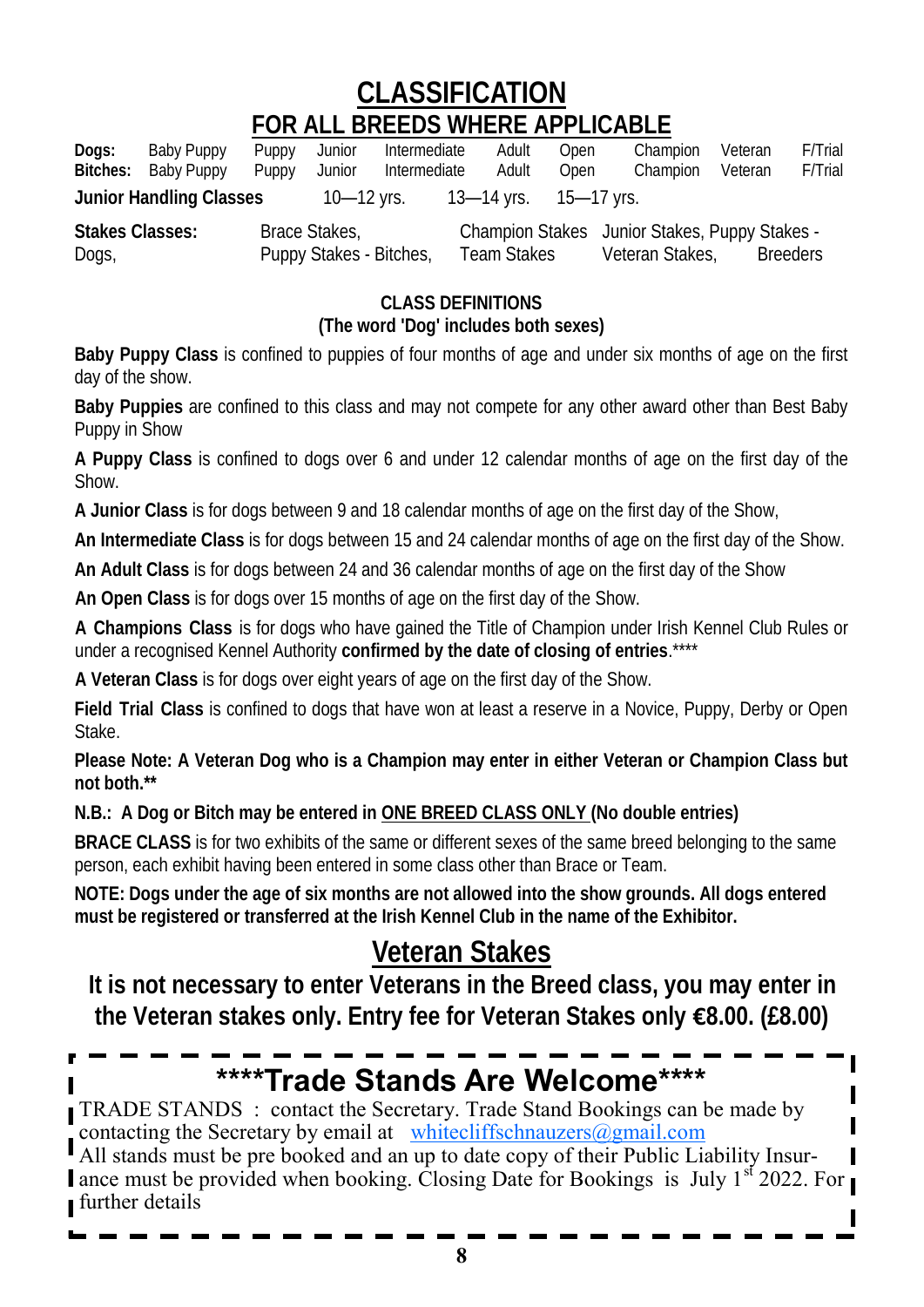#### **PROPOSED ORDER OF JUDGING**

#### **All Judges are Subject to Full IKC Approval Full Order of Judging and Ring Plan will be released closer to the show date We welcome our panel of judges to Portadown Canine Club 2022.**

#### **GROUP 1 (Judge: Mr S. Hall)**

#### **Mr S. Hall**

Australian Cattledog, Australian Shepherd Dog, Belgian Shepherd Dog Groenendael, Belgian Shepherd Dog Malinois, Belgian Shepherd Tervueren, Bouvier Des Flandres, Briard, Collie Bearded, Collie Border, Collie Rough, Collie Smooth, Lancashire Heeler, Old English Sheepdog, Polish Lowland Sheepdog, Shetland Sheepdog, Welsh Corgi Cardigan, Welsh Corgi Pembroke

#### **Mr. D. Gaffney**

German Shepherd Dog, German Shepherd Dog (Long Coat), Komondor, Pyrenean Sheepdog Long Haired, Pyrenean Sheepdog Smooth Faced, Schipperke, Unlisted Breeds Group 1

#### **GROUP 2 (Judge: Mr. D. Byrne)**

#### **Mr S. Hall**

Giant Schnauzer, Schnauzer Miniature, Schnauzer Standard, St. BERNARD LONG HAIRED, ST. BERNARD SHORT HAIRED

#### **Mr. D. Byrne**

Anatolian Shepherd Dog, Black Russian Terrier, Hovawart, Italian Corso Dog, Landseer, Mastiff, Neapolitan Mastiff, Newfoundland, Rottweiler, Unlisted Breeds Group 2

#### **Mr. D. Gaffney**

Boxer, Bulldog, Bullmastiff, Dobermann Pinscher, Leonberger, Pinscher Miniature

#### **Mr. M. Cocozza**

Great Dane, Shar Pei

#### **Mrs M. Conran O'Gorman**

Bernese Mountain Dog, German Pinscher

#### **Mrs. G. Mooney**

Affenpinscher, Dogue De Bordeaux, Pyrenean Mountain Dog, Tibetan Mastiff

#### **GROUP 3 (Judge: Mr. D. Sinclair)**

#### **Mr. D. Sinclair**

Bull Terrier, Bull Terrier Miniature, Jack Russell Terrier, Norfolk Terrier, Norwich Terrier, Staffordshire Bull Terrier, Yorkshire Terrier

#### **Mrs M. Conran O'Gorman**

Unlisted Breeds Group 3

#### **Mrs. N. Sinclair**

Airedale Terrier, Australian Silky Terrier, Australian Terrier, Bedlington Terrier, Border Terrier, Cesky Terrier, Dandie Dinmont Terrier, English Toy Terrier, Irish Glen Of Imaal Terrier, Irish Soft Coated Wheaten Terrier, Irish Terrier, Manchester Terrier, Parson Russell Terrier, Scottish Terrier, Skye Terrier, West Highland White Terrier

#### **Ms. M. Corcoran**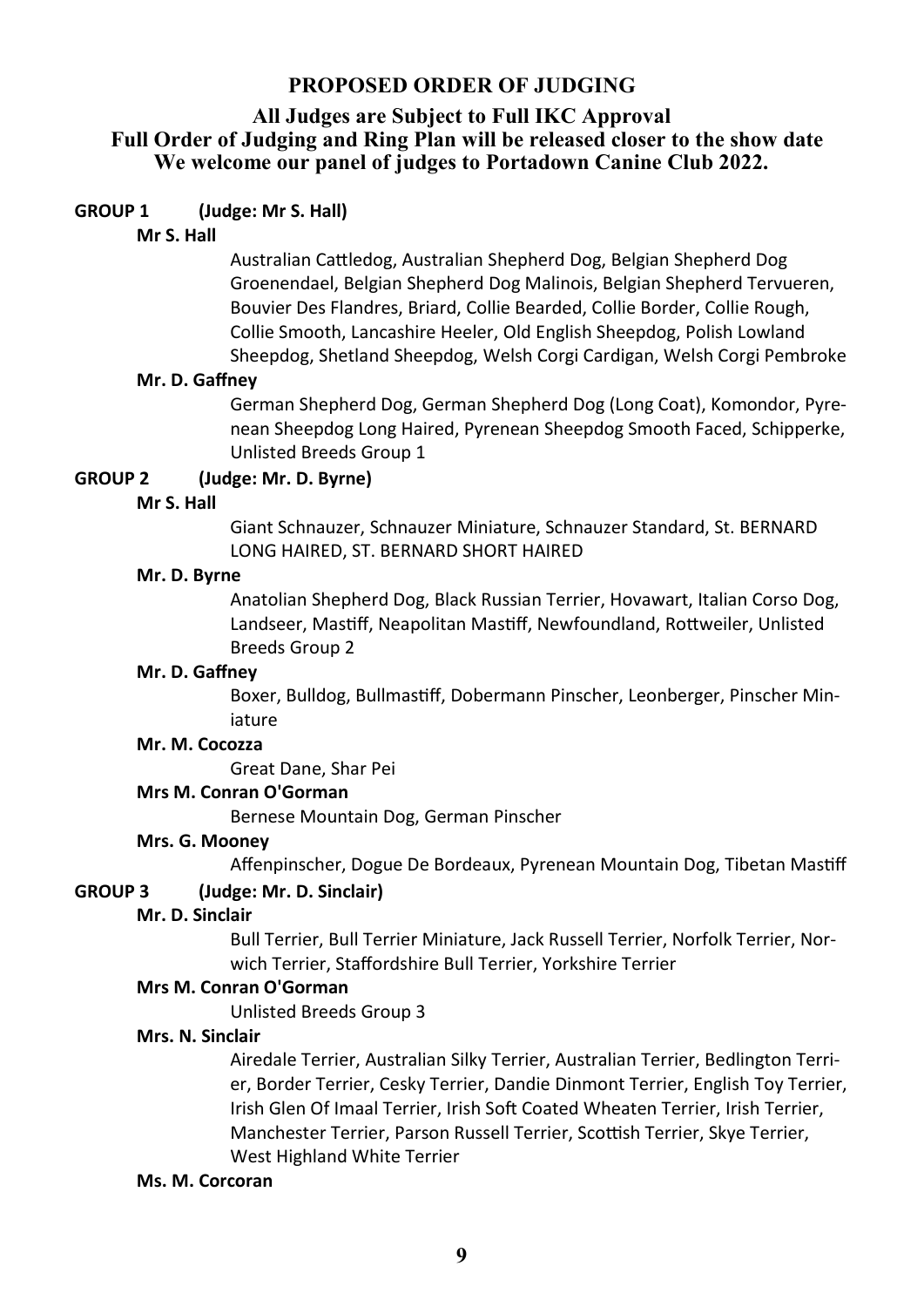Cairn Terrier, Fox Terrier Smooth Haired, Fox Terrier Wire Haired, Kerry Blue Terrier, Lakeland Terrier, Sealyham Terrier, Welsh Terrier

### **GROUP 4 (Judge: Mrs.N. Hughes Ruigrok)**

#### **Mrs. N. Hughes Ruigrok**

Dachshund Long Haired, Dachshund Long Haired For Assessment, Dachshund Long Haired Kaninchen, Dachshund Long Haired Miniature, Dachshund Smooth Haired, Dachshund Smooth Haired For Assessment, Dachshund Smooth Haired Kaninchen, Dachshund Smooth Haired Miniature, Dachshund Wire Haired, Dachshund Wire Haired For Assessment, Dachshund Wire Haired Kaninchen, Dachshund Wire Haired Miniature

#### **GROUP 5 (Judge: Mrs M. Conran O'Gorman)**

#### **Mr S. Hall**

American Akita, Finnish Lapphund, Siberian Husky

#### **Mrs B. Henry**

Akita (For Assessment), Basenji, Cirneco Dell Etna, German Spitz Klein, German Spitz Mittel, Italian Volpino, Japanese Shiba Inu, Japanese Spitz, Keeshond, Norwegian Buhund, Norwegian Elkhound, Pharaoh Hound, Pomeranian, Portuguese Podengo Smooth Coat Miniature, Portuguese Podengo Wire Coat Miniature, Samoyed, Swedish Lapphund, Swedish Vallhund, Unlisted Breeds Group 5

#### **Mrs M. Conran O'Gorman**

Akita Inu, Alaskan Malamute, Chow Chow

#### **GROUP 6 (Judge: Mrs L. Casey)**

#### **Mrs L. Casey**

Basset Bleu De Gascogne, Basset Fauve De Bretagne, Basset Hound, Beagle, Bloodhound, Dalmatian, Grand Basset Griffon Vendeen, Grand Bleu De Gascogne, Kerry Beagle, Otterhound, Petit Basset Griffon Vendeen, Rhodesian Ridgeback, Unlisted Breeds Group 6

#### **GROUP 7 (Judge: Mrs.N. Hughes Ruigrok)**

#### **Mr. B. Grace**

Bracco Italiano, German Long Haired Pointer, German Short Haired Pointer, German Wire Haired Pointer, Hungarian Vizsla, Hungarian Wire Haired Vizsla, Italian Spinone, Pointer, Portuguese Pointing Dog, Setter English, Setter Gordon, Spaniel Brittany, Weimaraner, Unlisted Breeds Group 7

#### **Mrs M. Conran O'Gorman**

Setter Irish, Setter Irish Red And White

#### **GROUP 8 (Judge: Mr. B. Grace)**

#### **Mr. B. Grace**

Lagotto Romagnolo, Nova Scotia Duck Tolling Retriever, Retriever Curly Coated, Retriever Labrador, Spaniel American Cocker, Spaniel English Springer, Unlisted Breeds Group 8

#### **Mrs L. Casey**

Spaniel Welsh Springer, Spanish Water Dog

#### **Mrs. N. Callaghan**

Retriever Flat Coated, Retriever Golden, Spaniel Cocker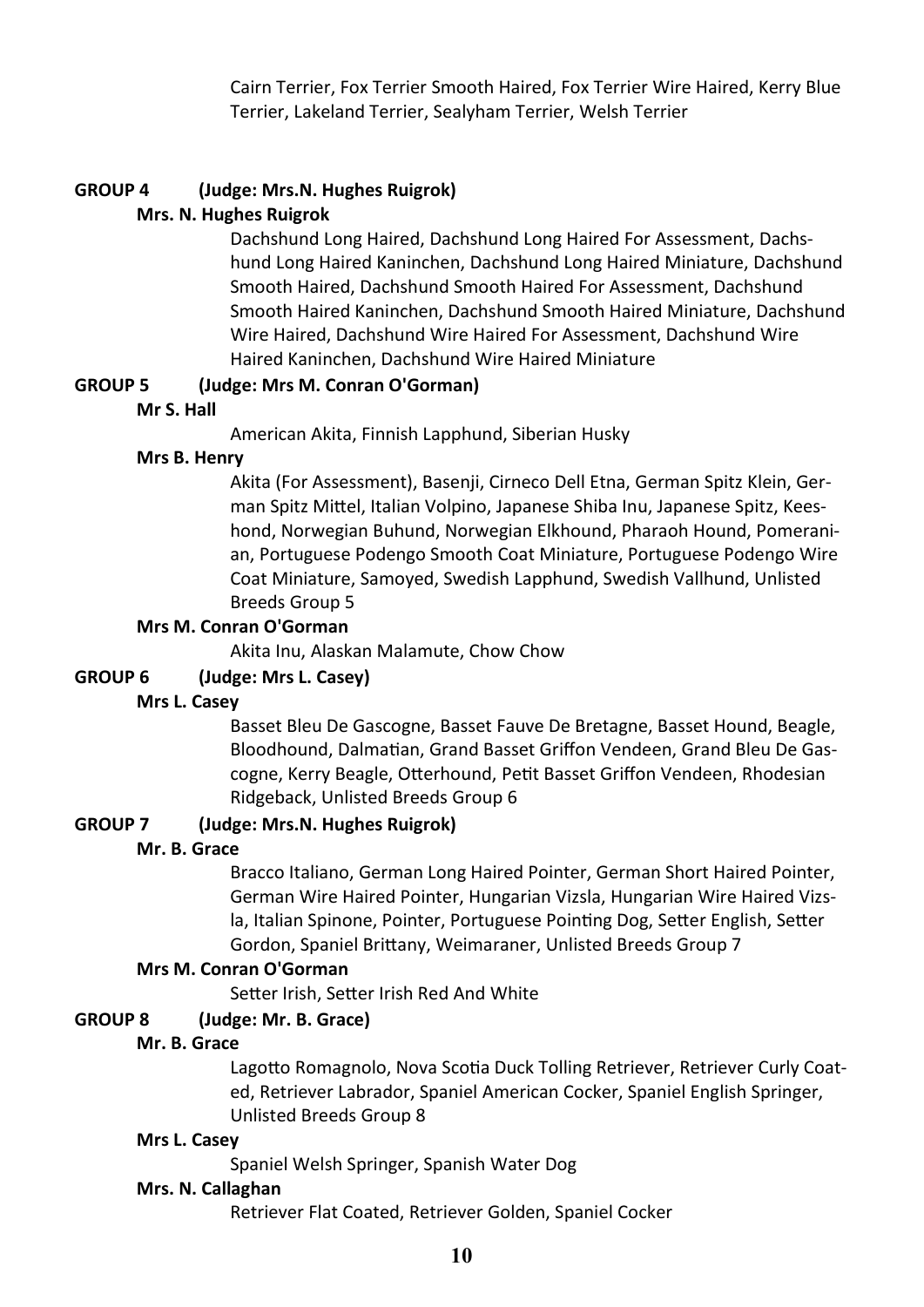#### **Mrs.N. Hughes Ruigrok**

Portuguese Water Dog, Spaniel Clumber, Spaniel Irish Water

#### **GROUP 9 (Judge: Mrs. Caryn Coogan)**

#### **Miss P. Hamilton**

Boston Terrier

#### **Mr S. Hall**

, Lhasa Apso, Pekingese

#### **Mr. M. Cocozza**

Bichon Frise, Chihuahua Long Coat, Chihuahua Smooth Coat, French Bulldog, Phalene, Poodle Medium (Over 35 To 45cm), Poodle Miniature (Over 28 To 35cm), Poodle Standard (Over 45 To 60cm), Poodle Toy (Over 24 To 28 Cm), Poodles For Assessment, Pug

#### **Mrs B. Henry**

Japanese Chin, Shih Tzu, Tibetan Spaniel, Tibetan Terrier, Unlisted Breeds Group 9

#### **Mrs M. Conran O'Gorman**

Cavalier King Charles Spaniel

#### **Mrs. Caryn Coogan**

Bolognese, Chinese Crested, Coton De Tulear, Griffon Belge, Griffon Bruxellois, Havanese, King Charles Spaniel, Lowchen, Maltese, Papillon, Petit Brabançon

#### **GROUP 10 (Judge: Mrs L. Casey)**

#### **Mr. M. Cocozza**

Afghan Hound, Borzoi, Deerhound, Greyhound, Irish Wolfhound, Italian Greyhound, Saluki, Whippet

#### **Mrs L. Casey**

Unlisted Breeds Group 10

#### **OTHER CLASSES**

#### **Miss L. Rowe**

Junior Handling (10-12 Years), Junior Handling (13 -14 Years), Junior Handling (15 -17 Years)

#### **Mr W. Dobbin**

Brace Stakes, Champion Stakes, Junior Stakes, Puppy Stakes Dog, Puppy Stakes Bitch, Special Beginners Stakes, Team Stakes, Veteran Stakes, Breeders

#### **Mr. B. Grace**

Best Irish Native Breed

**Best in Show, Best Baby Puppy in Show Mr. M. Cocozza**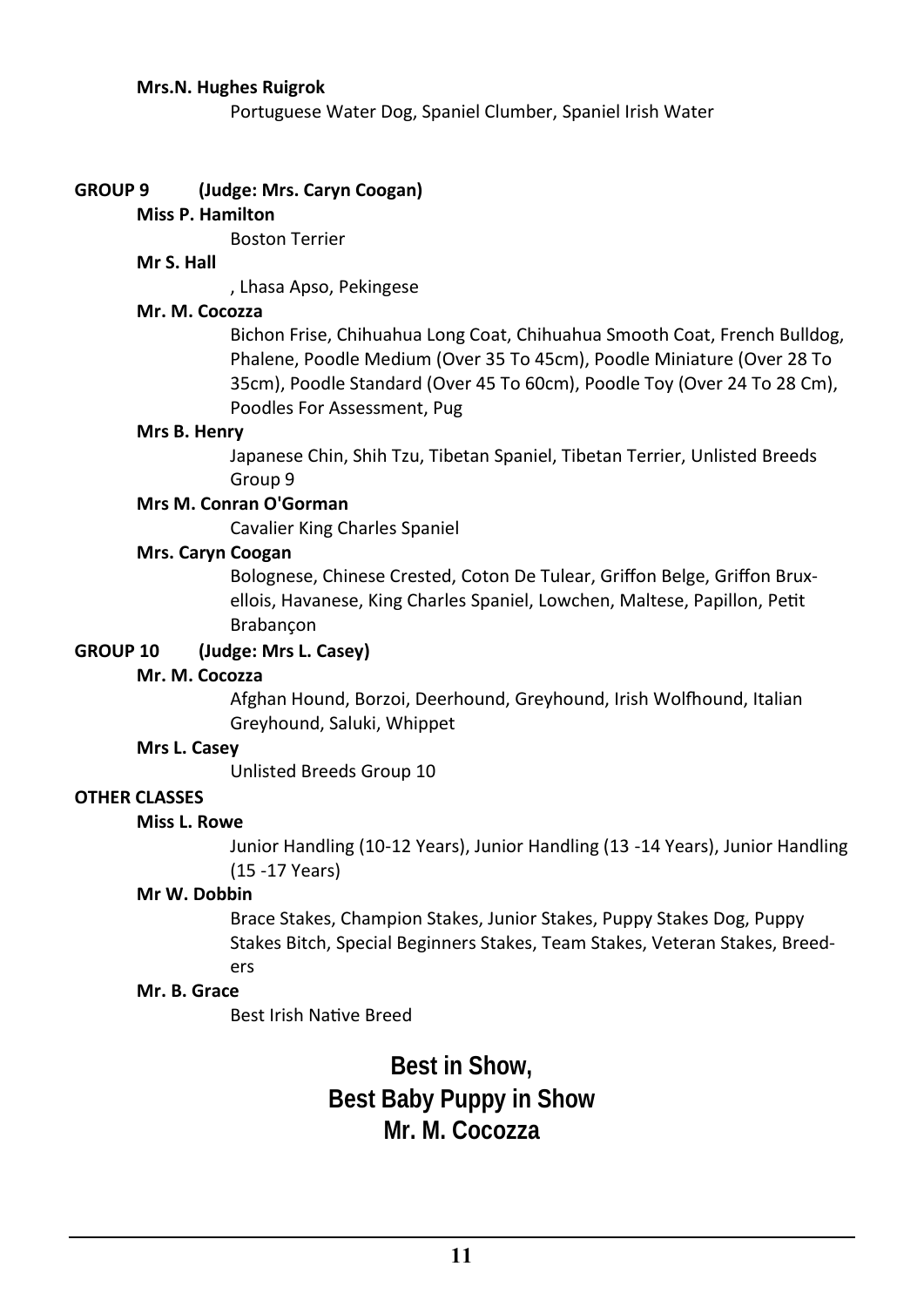# **THE NANCY HALL MEMORIAL PUPPY STAKES**

**Will be judged on completion of Junior Handling Classes**

Will be Split:

One Class For Dogs

One Class for Bitches From which the *Judge: Mr. W. Dobbin* select a Minimum of four from each Class to compete for the Best Puppy in Stakes Exhibitors please Note:- Breed judging will not be delayed for dogs entered in Stakes Classes.



The Winner Of The Champion Stakes Will Be Invited To Attend CHAMPION of CHAMPIONS 2022. Hosted by The Dublin Dog Show Society.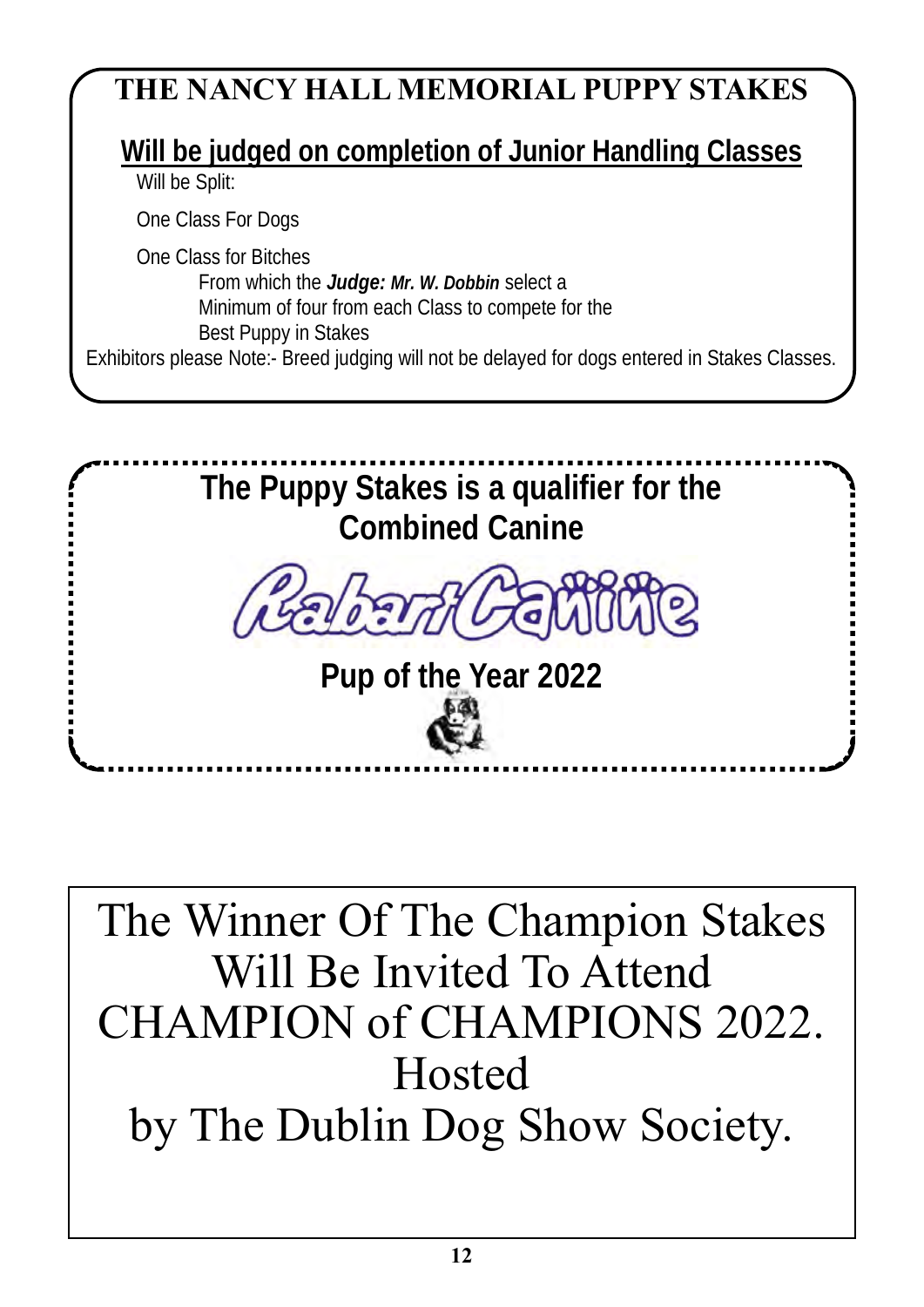# **OUR DOGS IRELAND** Ireland's Top Dog Show Media Coverage



# Are Proud to Support This Show Advertise with Our Dogs Ireland and Our Dogs - The Winning Team Get your Winner's Photos taken at the Our Dogs Ireland Photo Booth Working Together with Exhibitors and Clubs

We are the Chosen Media Partner of the IKC and Ireland's Clubs and Societies

Have your show team success and your dog show related business seen by all See our archives and issues at www.ourdogs.co.uk/Ourdogsireland







Contact Paul Scanlon at ourdogsireland@gmail.com